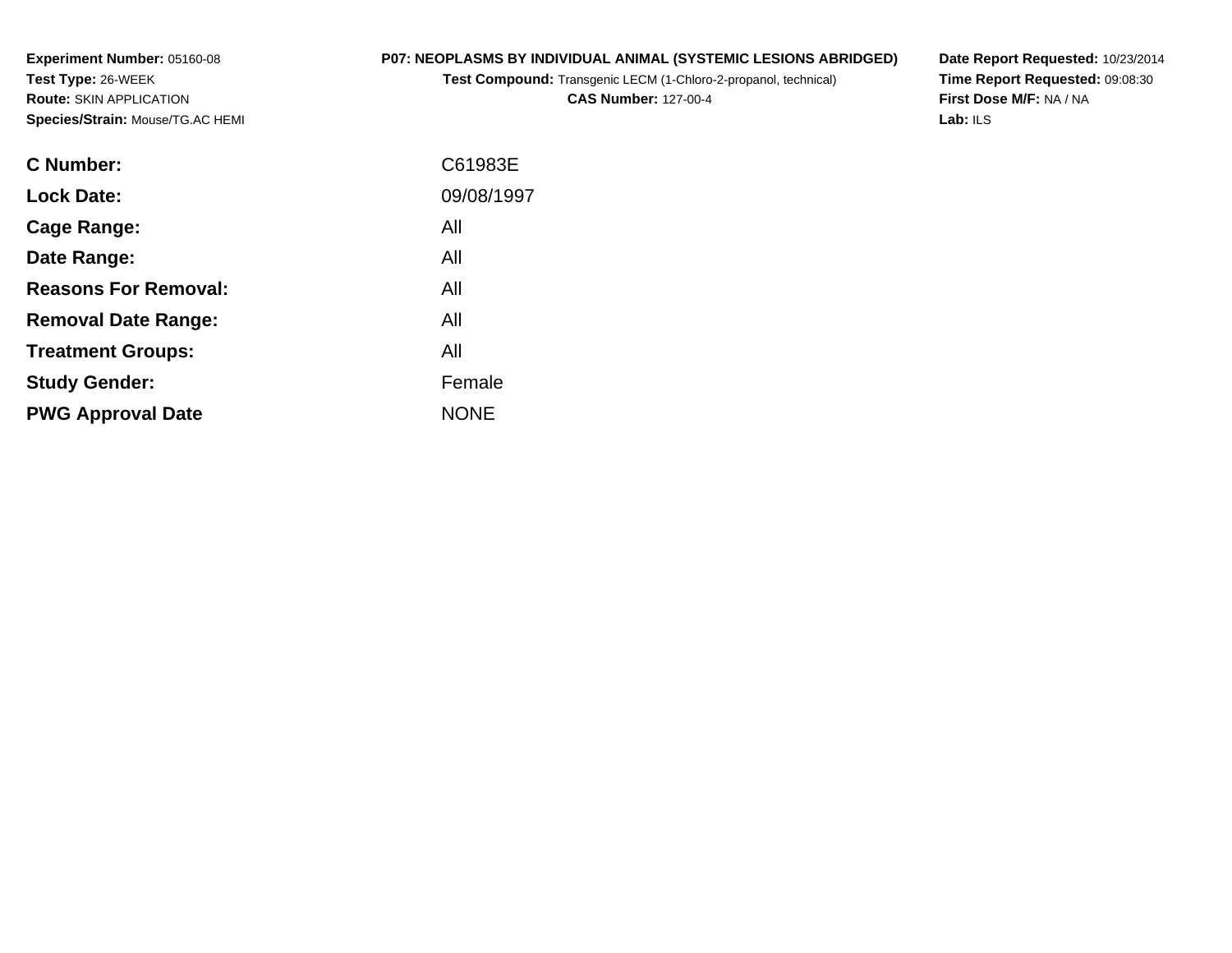**Test Compound:** Transgenic LECM (1-Chloro-2-propanol, technical)

### **CAS Number:** 127-00-4

**Date Report Requested:** 10/23/2014**Time Report Requested:** 09:08:30**First Dose M/F:** NA / NA**Lab:** ILS

 **Route:** SKIN APPLICATION**Species/Strain:** Mouse/TG.AC HEMI

**Experiment Number:** 05160-08

**Test Type:** 26-WEEK

| <b>TG.AC HEMI Mouse Female</b><br>0 MG | DAY ON TEST<br><b>ANIMAL ID</b> | $\boldsymbol{\theta}$<br>$\boldsymbol{l}$<br>8<br>$\overline{7}$<br>0<br>0<br>$\boldsymbol{2}$<br>8<br>3 | 0<br>$\boldsymbol{l}$<br>8<br>$\overline{7}$<br>$\mathsf 0$<br>$\,0\,$<br>$\frac{2}{8}$<br>4 | 0<br>$\boldsymbol{l}$<br>$\boldsymbol{\mathfrak{z}}$<br>8<br>$\mathbf 0$<br>0<br>$\mathbf 2$<br>8<br>5 | $\pmb{\theta}$<br>$\boldsymbol{l}$<br>8<br>$\overline{7}$<br>$\mathbf 0$<br>0<br>$\overline{c}$<br>8<br>6 | $\pmb{\theta}$<br>$\boldsymbol{l}$<br>$\pmb{8}$<br>$\overline{7}$<br>$\mathbf 0$<br>$\mathbf 0$<br>$\overline{c}$<br>8 | $\boldsymbol{\theta}$<br>$\boldsymbol{l}$<br>$\mathfrak{z}$<br>$\pmb{8}$<br>$\mathbf 0$<br>$\mathbf 0$<br>$\overline{2}$<br>8<br>8 | 0<br>$\boldsymbol{l}$<br>8<br>$\overline{7}$<br>$\mathsf 0$<br>$\pmb{0}$<br>$\overline{2}$<br>$\,8\,$<br>9 | 0<br>$\boldsymbol{l}$<br>$\boldsymbol{\delta}$<br>$\overline{7}$<br>$\mathsf 0$<br>$\mathbf 0$<br>$\boldsymbol{2}$<br>$\boldsymbol{9}$<br>$\Omega$ | 0<br>$\boldsymbol{l}$<br>8<br>$\overline{7}$<br>$\mathbf 0$<br>0<br>$\frac{2}{9}$ | $\pmb{\theta}$<br>$\boldsymbol{l}$<br>$\boldsymbol{\delta}$<br>$\overline{7}$<br>$\mathsf 0$<br>$\pmb{0}$<br>$\frac{2}{9}$<br>2 | 0<br>$\boldsymbol{l}$<br>8<br>6<br>$\mathbf 0$<br>0<br>$\overline{3}$<br>$\pmb{0}$<br>8 | $\pmb{\theta}$<br>$\boldsymbol{l}$<br>$\pmb{8}$<br>6<br>$\mathbf 0$<br>$\pmb{0}$<br>$\overline{3}$<br>$\mathsf 0$<br>9 | 0<br>$\pmb{\theta}$<br>6<br>$\overline{7}$<br>$\mathbf 0$<br>0<br>3<br>$\mathbf{1}$<br>0 | $\pmb{\theta}$<br>$\boldsymbol{l}$<br>5<br>$\overline{5}$<br>$\mathsf 0$<br>$\pmb{0}$<br>$\overline{3}$<br>$\mathbf{1}$ | $\boldsymbol{\theta}$<br>$\boldsymbol{l}$<br>8<br>6<br>$\mathbf 0$<br>$\mathbf 0$<br>$\mathbf{3}$<br>1<br>$\overline{2}$ | <i><b>*TOTALS</b></i> |
|----------------------------------------|---------------------------------|----------------------------------------------------------------------------------------------------------|----------------------------------------------------------------------------------------------|--------------------------------------------------------------------------------------------------------|-----------------------------------------------------------------------------------------------------------|------------------------------------------------------------------------------------------------------------------------|------------------------------------------------------------------------------------------------------------------------------------|------------------------------------------------------------------------------------------------------------|----------------------------------------------------------------------------------------------------------------------------------------------------|-----------------------------------------------------------------------------------|---------------------------------------------------------------------------------------------------------------------------------|-----------------------------------------------------------------------------------------|------------------------------------------------------------------------------------------------------------------------|------------------------------------------------------------------------------------------|-------------------------------------------------------------------------------------------------------------------------|--------------------------------------------------------------------------------------------------------------------------|-----------------------|
| <b>Alimentary System</b>               |                                 |                                                                                                          |                                                                                              |                                                                                                        |                                                                                                           |                                                                                                                        |                                                                                                                                    |                                                                                                            |                                                                                                                                                    |                                                                                   |                                                                                                                                 |                                                                                         |                                                                                                                        |                                                                                          |                                                                                                                         |                                                                                                                          |                       |
| Liver                                  |                                 | +                                                                                                        | $\ddot{}$                                                                                    |                                                                                                        | +                                                                                                         | +                                                                                                                      |                                                                                                                                    | +                                                                                                          |                                                                                                                                                    | +                                                                                 | +                                                                                                                               | +                                                                                       | +                                                                                                                      |                                                                                          |                                                                                                                         | $\ddot{}$                                                                                                                | 11                    |
| <b>Salivary Glands</b>                 |                                 | +                                                                                                        | $\ddot{}$                                                                                    |                                                                                                        | $\ddot{}$                                                                                                 | $\ddot{}$                                                                                                              |                                                                                                                                    | $\ddot{}$                                                                                                  | $\ddot{}$                                                                                                                                          | $\ddot{}$                                                                         | $\ddot{}$                                                                                                                       | $\ddot{}$                                                                               | +                                                                                                                      |                                                                                          |                                                                                                                         | $\ddot{}$                                                                                                                | 11                    |
| Stomach, Forestomach                   |                                 | $\pm$                                                                                                    | $\ddot{}$                                                                                    |                                                                                                        | $\ddot{}$                                                                                                 | $\ddot{}$                                                                                                              |                                                                                                                                    | $+$                                                                                                        | $\ddot{}$                                                                                                                                          | $\ddot{}$                                                                         | $+$                                                                                                                             | $\ddot{}$                                                                               | $\ddot{}$                                                                                                              |                                                                                          |                                                                                                                         | $\ddot{}$                                                                                                                | 11                    |
| Squamous Cell Papilloma                |                                 |                                                                                                          |                                                                                              |                                                                                                        |                                                                                                           |                                                                                                                        |                                                                                                                                    | X                                                                                                          |                                                                                                                                                    |                                                                                   |                                                                                                                                 |                                                                                         |                                                                                                                        |                                                                                          |                                                                                                                         |                                                                                                                          | 1                     |
| Stomach, Glandular                     |                                 | $\ddot{}$                                                                                                | ÷                                                                                            |                                                                                                        | $\pm$                                                                                                     | $\ddot{}$                                                                                                              |                                                                                                                                    | $+$                                                                                                        | $\div$                                                                                                                                             | +                                                                                 | +                                                                                                                               | ÷                                                                                       | $\pm$                                                                                                                  |                                                                                          |                                                                                                                         | $\ddot{}$                                                                                                                | 11                    |
| <b>Cardiovascular System</b>           |                                 |                                                                                                          |                                                                                              |                                                                                                        |                                                                                                           |                                                                                                                        |                                                                                                                                    |                                                                                                            |                                                                                                                                                    |                                                                                   |                                                                                                                                 |                                                                                         |                                                                                                                        |                                                                                          |                                                                                                                         |                                                                                                                          |                       |
| <b>NONE</b><br><b>Endocrine System</b> |                                 |                                                                                                          |                                                                                              |                                                                                                        |                                                                                                           |                                                                                                                        |                                                                                                                                    |                                                                                                            |                                                                                                                                                    |                                                                                   |                                                                                                                                 |                                                                                         |                                                                                                                        |                                                                                          |                                                                                                                         |                                                                                                                          |                       |
| <b>Adrenal Cortex</b>                  |                                 | $\ddot{}$                                                                                                | $+$                                                                                          |                                                                                                        | $\ddot{}$                                                                                                 | +                                                                                                                      |                                                                                                                                    | $\ddot{}$                                                                                                  |                                                                                                                                                    | +                                                                                 | +                                                                                                                               | +                                                                                       | $\ddot{}$                                                                                                              |                                                                                          |                                                                                                                         | $\ddot{}$                                                                                                                | 11                    |
| Adrenal Medulla                        |                                 | +                                                                                                        | $\ddot{}$                                                                                    |                                                                                                        | $\ddot{}$                                                                                                 | $+$                                                                                                                    |                                                                                                                                    | $\ddot{}$                                                                                                  | $\ddot{}$                                                                                                                                          | $+$                                                                               | $\ddot{}$                                                                                                                       | $\ddot{}$                                                                               | $\ddot{}$                                                                                                              |                                                                                          |                                                                                                                         | $\ddot{}$                                                                                                                | 11                    |
| <b>Pituitary Gland</b>                 |                                 | +                                                                                                        | $\ddot{}$                                                                                    |                                                                                                        | $\ddot{}$                                                                                                 | $\ddot{}$                                                                                                              |                                                                                                                                    | $\ddot{}$                                                                                                  | $\ddot{}$                                                                                                                                          | $\ddot{}$                                                                         | $\ddot{}$                                                                                                                       | $\ddot{}$                                                                               | +                                                                                                                      |                                                                                          |                                                                                                                         | $\ddot{}$                                                                                                                | 11                    |
| <b>Thyroid Gland</b>                   |                                 | $\ddot{}$                                                                                                | $\ddot{}$                                                                                    |                                                                                                        |                                                                                                           | $\ddot{}$                                                                                                              |                                                                                                                                    |                                                                                                            |                                                                                                                                                    |                                                                                   |                                                                                                                                 | $\ddot{}$                                                                               | $\ddot{}$                                                                                                              |                                                                                          |                                                                                                                         | $\ddot{}$                                                                                                                | 11                    |
| <b>General Body System</b>             |                                 |                                                                                                          |                                                                                              |                                                                                                        |                                                                                                           |                                                                                                                        |                                                                                                                                    |                                                                                                            |                                                                                                                                                    |                                                                                   |                                                                                                                                 |                                                                                         |                                                                                                                        |                                                                                          |                                                                                                                         |                                                                                                                          |                       |
| <b>NONE</b>                            |                                 |                                                                                                          |                                                                                              |                                                                                                        |                                                                                                           |                                                                                                                        |                                                                                                                                    |                                                                                                            |                                                                                                                                                    |                                                                                   |                                                                                                                                 |                                                                                         |                                                                                                                        |                                                                                          |                                                                                                                         |                                                                                                                          |                       |
| <b>Genital System</b>                  |                                 |                                                                                                          |                                                                                              |                                                                                                        |                                                                                                           |                                                                                                                        |                                                                                                                                    |                                                                                                            |                                                                                                                                                    |                                                                                   |                                                                                                                                 |                                                                                         |                                                                                                                        |                                                                                          |                                                                                                                         |                                                                                                                          |                       |
| <b>NONE</b>                            |                                 |                                                                                                          |                                                                                              |                                                                                                        |                                                                                                           |                                                                                                                        |                                                                                                                                    |                                                                                                            |                                                                                                                                                    |                                                                                   |                                                                                                                                 |                                                                                         |                                                                                                                        |                                                                                          |                                                                                                                         |                                                                                                                          |                       |
| <b>Hematopoietic System</b>            |                                 |                                                                                                          |                                                                                              |                                                                                                        |                                                                                                           |                                                                                                                        |                                                                                                                                    |                                                                                                            |                                                                                                                                                    |                                                                                   |                                                                                                                                 |                                                                                         |                                                                                                                        |                                                                                          |                                                                                                                         |                                                                                                                          |                       |
| Lymph Node, Mandibular                 |                                 | +                                                                                                        | +                                                                                            |                                                                                                        | M                                                                                                         |                                                                                                                        |                                                                                                                                    |                                                                                                            |                                                                                                                                                    |                                                                                   |                                                                                                                                 |                                                                                         |                                                                                                                        |                                                                                          |                                                                                                                         | $\ddot{}$                                                                                                                | 10                    |

\* ..Total animals with tissue examined microscopically; Total animals with tumor **M** . Missing tissue M ..Missing tissue A ..Autolysis precludes evaluation + ..Tissue examined microscopically X ..Lesion present BLANK ..Not examined microscopicallyI ..Insufficient tissue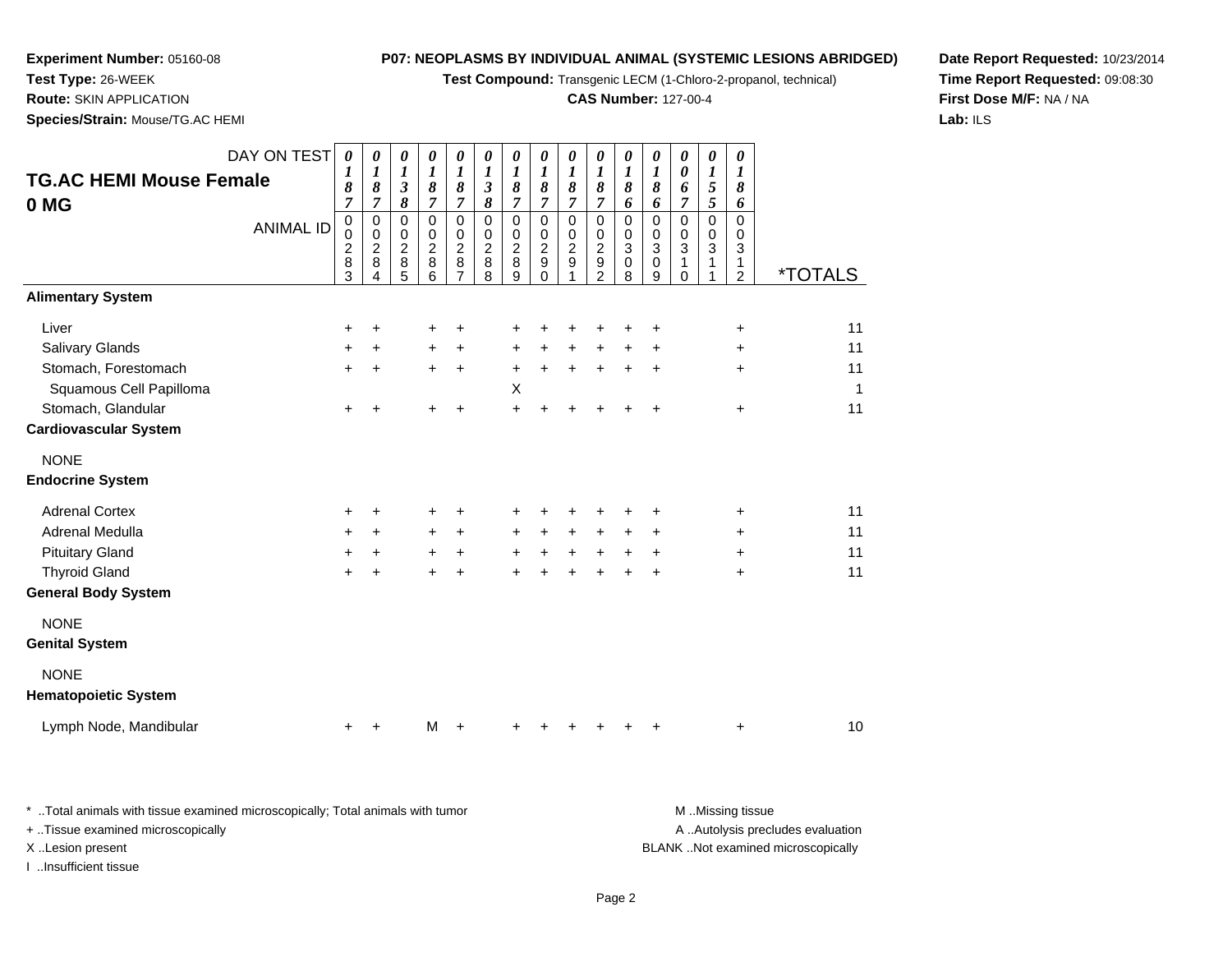**Test Compound:** Transgenic LECM (1-Chloro-2-propanol, technical)

### **CAS Number:** 127-00-4

**Date Report Requested:** 10/23/2014**Time Report Requested:** 09:08:31**First Dose M/F:** NA / NA**Lab:** ILS

 **Route:** SKIN APPLICATION**Species/Strain:** Mouse/TG.AC HEMI

**Experiment Number:** 05160-08

**Test Type:** 26-WEEK

| DAY ON TEST<br><b>TG.AC HEMI Mouse Female</b><br>0 MG<br><b>ANIMAL ID</b> | $\boldsymbol{\theta}$<br>1<br>8<br>7<br>$\,0\,$<br>$\pmb{0}$<br>$\boldsymbol{2}$<br>8<br>$\ensuremath{\mathsf{3}}$ | 0<br>1<br>8<br>7<br>0<br>0<br>$\overline{\mathbf{c}}$<br>8<br>4 | 0<br>1<br>$\boldsymbol{\beta}$<br>8<br>0<br>0<br>$\boldsymbol{2}$<br>8<br>5 | 0<br>$\boldsymbol{l}$<br>8<br>7<br>$\mathbf 0$<br>0<br>$\overline{\mathbf{c}}$<br>8<br>6 | 0<br>$\boldsymbol{l}$<br>8<br>$\overline{7}$<br>$\mathbf 0$<br>0<br>$\boldsymbol{2}$<br>8<br>7 | 0<br>$\boldsymbol{l}$<br>$\boldsymbol{\beta}$<br>8<br>$\mathbf 0$<br>0<br>$\boldsymbol{2}$<br>$\bf 8$<br>8 | 0<br>$\boldsymbol{l}$<br>8<br>7<br>$\mathbf 0$<br>0<br>$\mathbf 2$<br>8<br>$\boldsymbol{9}$ | $\boldsymbol{\theta}$<br>$\boldsymbol{l}$<br>8<br>7<br>$\mathbf 0$<br>0<br>$\boldsymbol{2}$<br>9<br>0 | 0<br>$\boldsymbol{l}$<br>8<br>7<br>$\mathbf 0$<br>0<br>$\overline{c}$<br>$\mathsf g$<br>1 | 0<br>$\boldsymbol{l}$<br>8<br>7<br>$\mathbf 0$<br>0<br>$\overline{\mathbf{c}}$<br>$\boldsymbol{9}$<br>$\overline{c}$ | 0<br>$\boldsymbol{l}$<br>8<br>6<br>0<br>$\pmb{0}$<br>3<br>0<br>8 | 0<br>$\boldsymbol{l}$<br>8<br>6<br>$\mathbf 0$<br>0<br>3<br>$\pmb{0}$<br>9 | 0<br>0<br>6<br>7<br>0<br>0<br>3<br>1<br>0 | 0<br>1<br>5<br>5<br>0<br>0<br>3<br>1 | 0<br>1<br>8<br>6<br>$\mathbf 0$<br>0<br>3<br>1<br>$\overline{c}$ | <i><b>*TOTALS</b></i> |
|---------------------------------------------------------------------------|--------------------------------------------------------------------------------------------------------------------|-----------------------------------------------------------------|-----------------------------------------------------------------------------|------------------------------------------------------------------------------------------|------------------------------------------------------------------------------------------------|------------------------------------------------------------------------------------------------------------|---------------------------------------------------------------------------------------------|-------------------------------------------------------------------------------------------------------|-------------------------------------------------------------------------------------------|----------------------------------------------------------------------------------------------------------------------|------------------------------------------------------------------|----------------------------------------------------------------------------|-------------------------------------------|--------------------------------------|------------------------------------------------------------------|-----------------------|
| Spleen                                                                    | +                                                                                                                  | $\ddot{}$                                                       |                                                                             | $\ddot{}$                                                                                | $\ddot{}$                                                                                      |                                                                                                            | +                                                                                           | +                                                                                                     | $\ddot{}$                                                                                 | $\ddot{}$                                                                                                            | $\ddot{}$                                                        | $\ddot{}$                                                                  |                                           |                                      | $\ddot{}$                                                        | 11                    |
| Thymus                                                                    | +                                                                                                                  | $\ddot{}$                                                       |                                                                             | $\ddot{}$                                                                                | M                                                                                              |                                                                                                            | $\ddot{}$                                                                                   |                                                                                                       |                                                                                           |                                                                                                                      | +                                                                | +                                                                          |                                           |                                      | $\ddot{}$                                                        | 10                    |
| <b>Integumentary System</b>                                               |                                                                                                                    |                                                                 |                                                                             |                                                                                          |                                                                                                |                                                                                                            |                                                                                             |                                                                                                       |                                                                                           |                                                                                                                      |                                                                  |                                                                            |                                           |                                      |                                                                  |                       |
| <b>Mammary Gland</b>                                                      | +                                                                                                                  | +                                                               |                                                                             |                                                                                          | +                                                                                              |                                                                                                            | +                                                                                           |                                                                                                       | м                                                                                         | +                                                                                                                    | M                                                                | M                                                                          |                                           |                                      | $\ddot{}$                                                        | 8                     |
| Skin                                                                      | +                                                                                                                  | $\ddot{}$                                                       |                                                                             |                                                                                          |                                                                                                |                                                                                                            | $\ddot{}$                                                                                   |                                                                                                       | $\ddot{}$                                                                                 | +                                                                                                                    | $\ddot{}$                                                        | $\ddot{}$                                                                  |                                           |                                      | $\ddot{}$                                                        | 11                    |
| SOA, Squamous Cell Papilloma                                              |                                                                                                                    |                                                                 |                                                                             |                                                                                          |                                                                                                |                                                                                                            |                                                                                             |                                                                                                       |                                                                                           | X                                                                                                                    |                                                                  | X                                                                          |                                           |                                      |                                                                  | $\overline{2}$        |
| <b>Musculoskeletal System</b>                                             |                                                                                                                    |                                                                 |                                                                             |                                                                                          |                                                                                                |                                                                                                            |                                                                                             |                                                                                                       |                                                                                           |                                                                                                                      |                                                                  |                                                                            |                                           |                                      |                                                                  |                       |
| <b>NONE</b>                                                               |                                                                                                                    |                                                                 |                                                                             |                                                                                          |                                                                                                |                                                                                                            |                                                                                             |                                                                                                       |                                                                                           |                                                                                                                      |                                                                  |                                                                            |                                           |                                      |                                                                  |                       |
| <b>Nervous System</b>                                                     |                                                                                                                    |                                                                 |                                                                             |                                                                                          |                                                                                                |                                                                                                            |                                                                                             |                                                                                                       |                                                                                           |                                                                                                                      |                                                                  |                                                                            |                                           |                                      |                                                                  |                       |
| <b>NONE</b>                                                               |                                                                                                                    |                                                                 |                                                                             |                                                                                          |                                                                                                |                                                                                                            |                                                                                             |                                                                                                       |                                                                                           |                                                                                                                      |                                                                  |                                                                            |                                           |                                      |                                                                  |                       |
| <b>Respiratory System</b>                                                 |                                                                                                                    |                                                                 |                                                                             |                                                                                          |                                                                                                |                                                                                                            |                                                                                             |                                                                                                       |                                                                                           |                                                                                                                      |                                                                  |                                                                            |                                           |                                      |                                                                  |                       |
| Lung<br><b>Special Senses System</b>                                      | ÷                                                                                                                  |                                                                 |                                                                             |                                                                                          |                                                                                                |                                                                                                            |                                                                                             |                                                                                                       |                                                                                           |                                                                                                                      |                                                                  |                                                                            |                                           |                                      | $\ddot{}$                                                        | 11                    |
| <b>NONE</b><br><b>Urinary System</b>                                      |                                                                                                                    |                                                                 |                                                                             |                                                                                          |                                                                                                |                                                                                                            |                                                                                             |                                                                                                       |                                                                                           |                                                                                                                      |                                                                  |                                                                            |                                           |                                      |                                                                  |                       |
| Kidney<br><b>SYSTEMIC LESIONS</b>                                         | +                                                                                                                  |                                                                 |                                                                             |                                                                                          |                                                                                                |                                                                                                            |                                                                                             |                                                                                                       |                                                                                           |                                                                                                                      |                                                                  |                                                                            |                                           |                                      | $\ddot{}$                                                        | 11                    |
| Multiple Organ                                                            | ٠                                                                                                                  |                                                                 |                                                                             |                                                                                          |                                                                                                |                                                                                                            |                                                                                             |                                                                                                       |                                                                                           |                                                                                                                      |                                                                  |                                                                            |                                           |                                      | +                                                                | 11                    |

\* ..Total animals with tissue examined microscopically; Total animals with tumor **M** . Missing tissue M ..Missing tissue A ..Autolysis precludes evaluation + ..Tissue examined microscopically X ..Lesion present BLANK ..Not examined microscopicallyI ..Insufficient tissue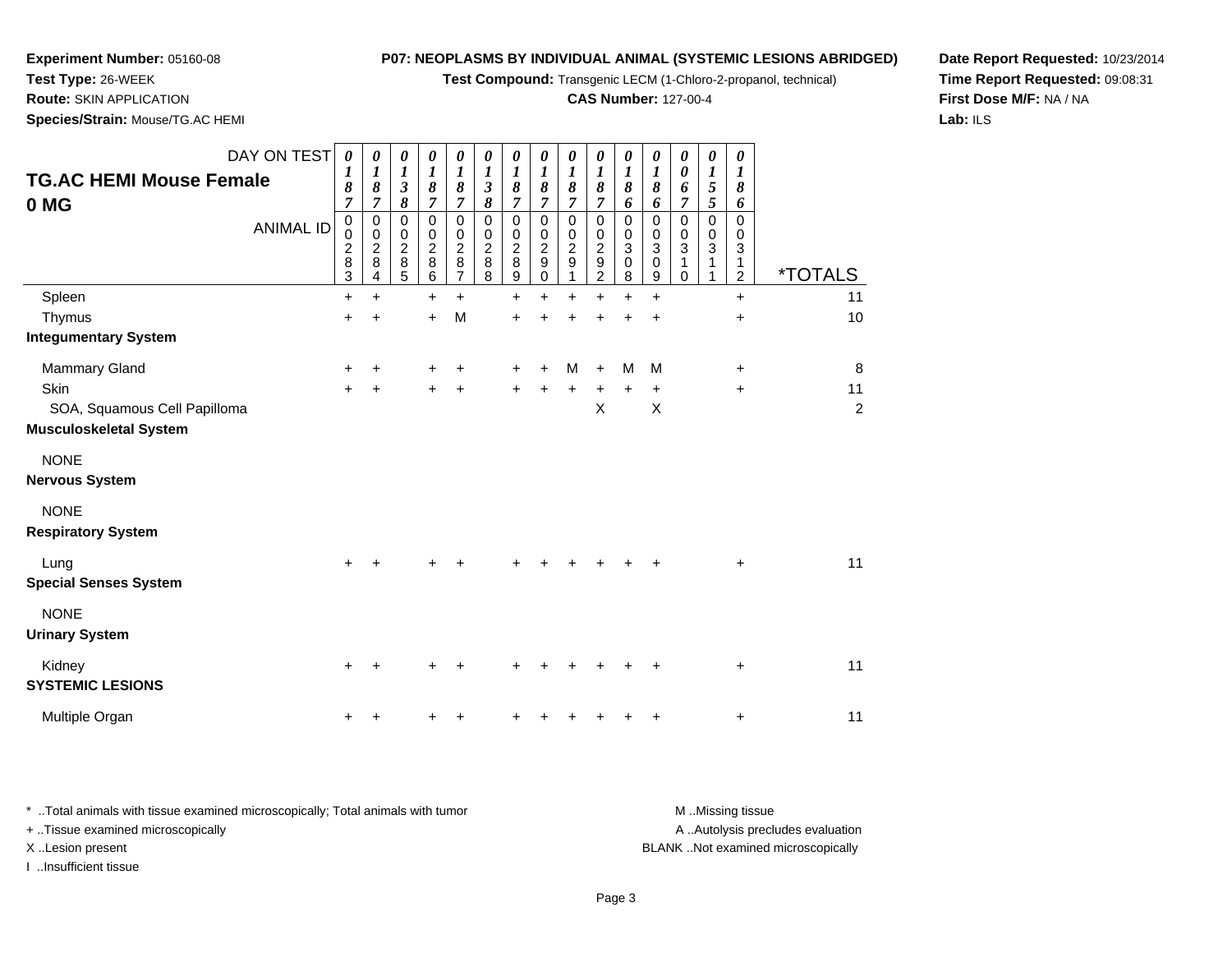**Experiment Number:** 05160-08**Test Type:** 26-WEEK **Route:** SKIN APPLICATION**Species/Strain:** Mouse/TG.AC HEMI

#### **P07: NEOPLASMS BY INDIVIDUAL ANIMAL (SYSTEMIC LESIONS ABRIDGED)**

**Test Compound:** Transgenic LECM (1-Chloro-2-propanol, technical)

**CAS Number:** 127-00-4

**Date Report Requested:** 10/23/2014**Time Report Requested:** 09:08:31**First Dose M/F:** NA / NA**Lab:** ILS

DAY ON TEST

# **TG.AC HEMI Mouse Female1.25 UG TPA**

ANIMAL ID

\*TOTALS

**Alimentary System**NONE **Cardiovascular System**NONE **Endocrine System**NONE **General Body System**NONE

**Genital System**

NONE

**Hematopoietic System**

NONE

**Integumentary System**

NONE

**Musculoskeletal System**

NONE

**Nervous System**

NONE

\* ..Total animals with tissue examined microscopically; Total animals with tumor **M** ..Missing tissue M ..Missing tissue

+ ..Tissue examined microscopically

I ..Insufficient tissue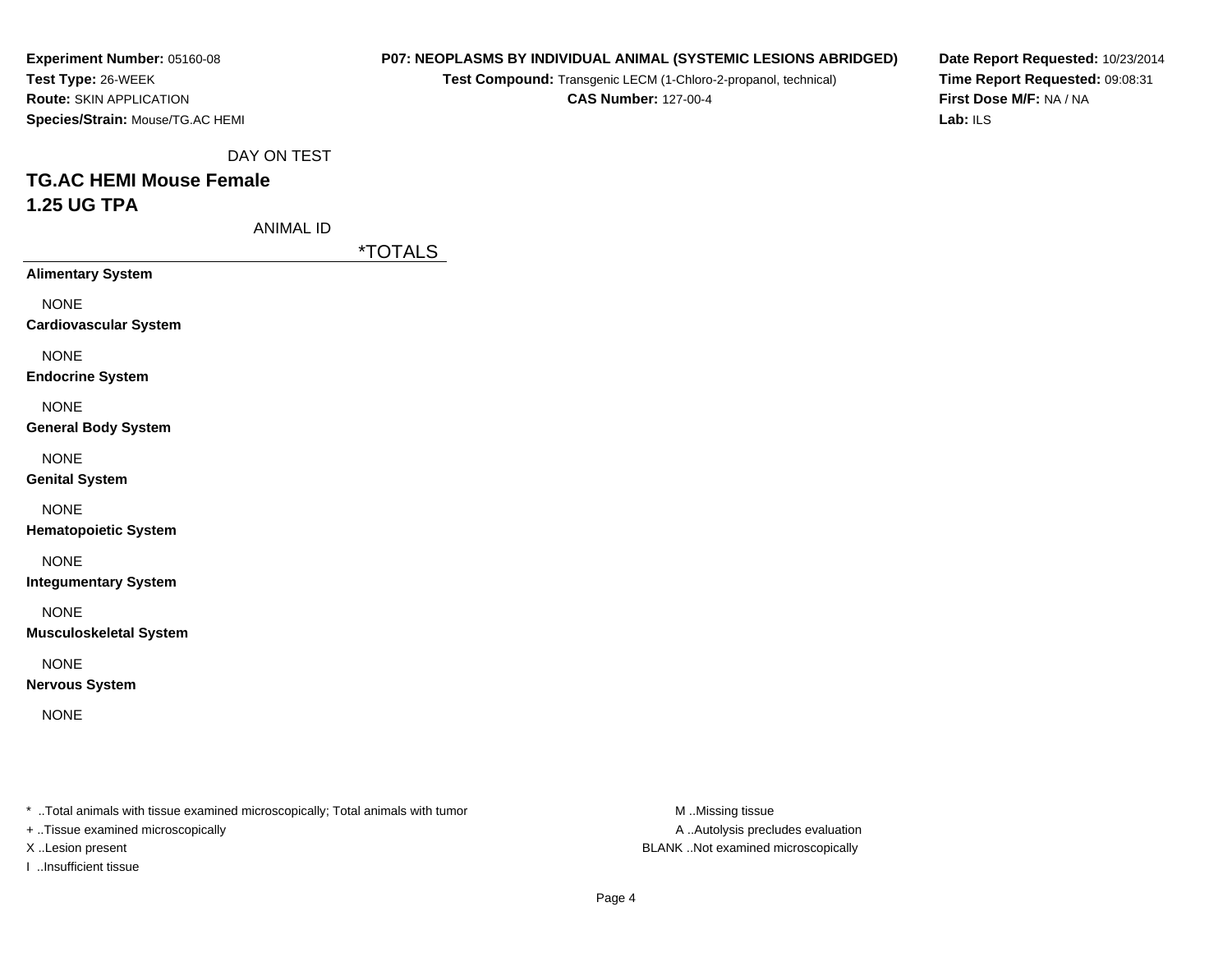| Experiment Number: 05160-08      |
|----------------------------------|
| Test Type: 26-WEEK               |
| <b>Route: SKIN APPLICATION</b>   |
| Species/Strain: Mouse/TG.AC HEMI |

**Test Compound:** Transgenic LECM (1-Chloro-2-propanol, technical)

**CAS Number:** 127-00-4

**Date Report Requested:** 10/23/2014**Time Report Requested:** 09:08:31**First Dose M/F:** NA / NA**Lab:** ILS

DAY ON TEST

# **TG.AC HEMI Mouse Female1.25 UG TPA**

ANIMAL ID

\*TOTALS

**Respiratory System**

NONE

**Special Senses System**

NONE

**Urinary System**

NONE

### **SYSTEMIC LESIONS**

Multiple Organ

 $\mathbf n$  0

\* ..Total animals with tissue examined microscopically; Total animals with tumor **M** ...Missing tissue M ...Missing tissue

+ ..Tissue examined microscopically

I ..Insufficient tissue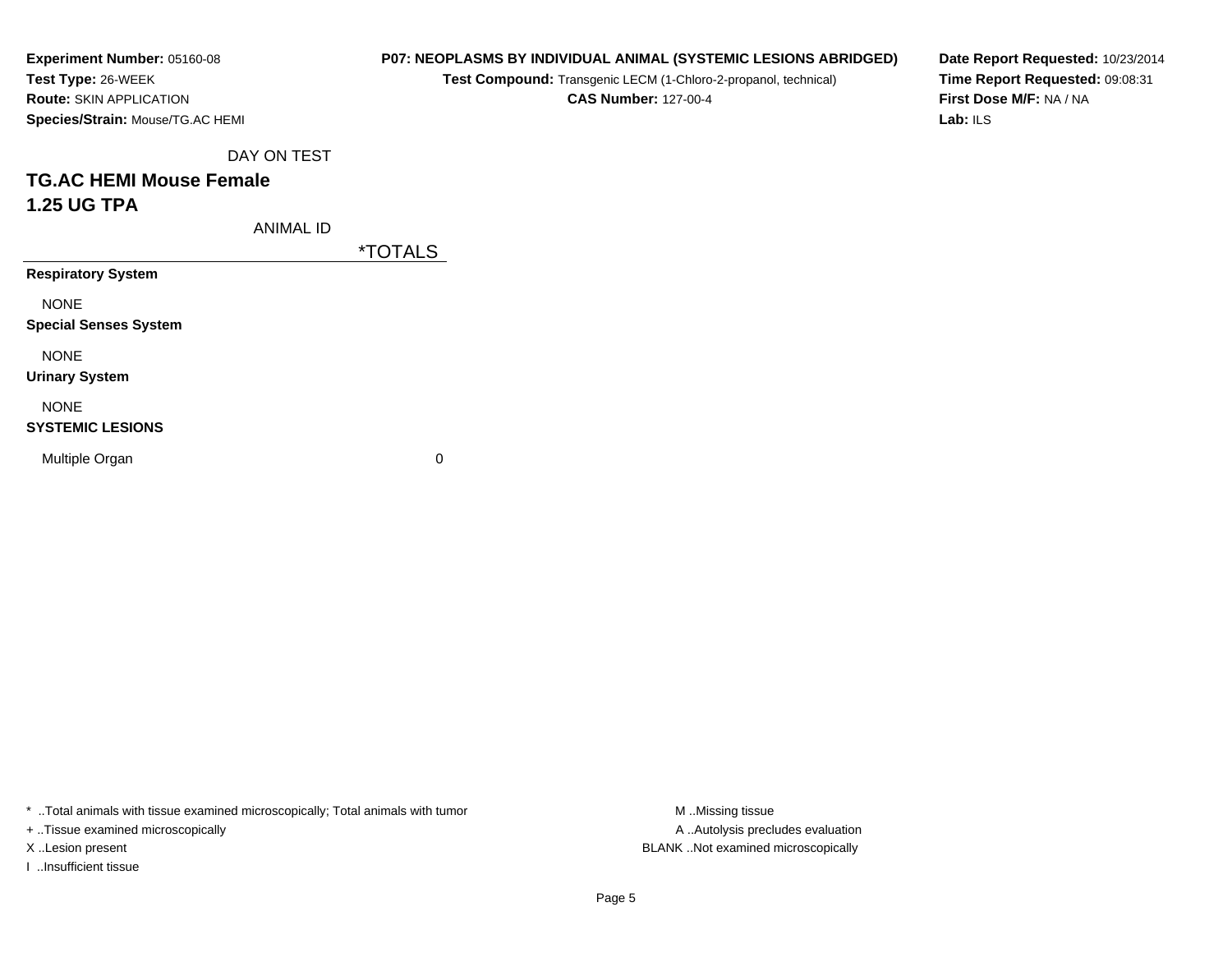| Experiment Number: 05160-08      |
|----------------------------------|
| <b>Test Type: 26-WEEK</b>        |
| <b>Route: SKIN APPLICATION</b>   |
| Species/Strain: Mouse/TG.AC HEMI |

**Test Compound:** Transgenic LECM (1-Chloro-2-propanol, technical)

**CAS Number:** 127-00-4

**Date Report Requested:** 10/23/2014**Time Report Requested:** 09:08:31**First Dose M/F:** NA / NA**Lab:** ILS

DAY ON TEST

## **TG.AC HEMI Mouse Female1.2 MG**

ANIMAL ID

\*TOTALS

**Alimentary System**

NONE

**Cardiovascular System**

NONE

**Endocrine System**

NONE

**General Body System**

NONE

**Genital System**

NONE

**Hematopoietic System**

NONE

**Integumentary System**

NONE

**Musculoskeletal System**

NONE

**Nervous System**

NONE

\* ..Total animals with tissue examined microscopically; Total animals with tumor **M** ..Missing tissue M ..Missing tissue

+ ..Tissue examined microscopically

I ..Insufficient tissue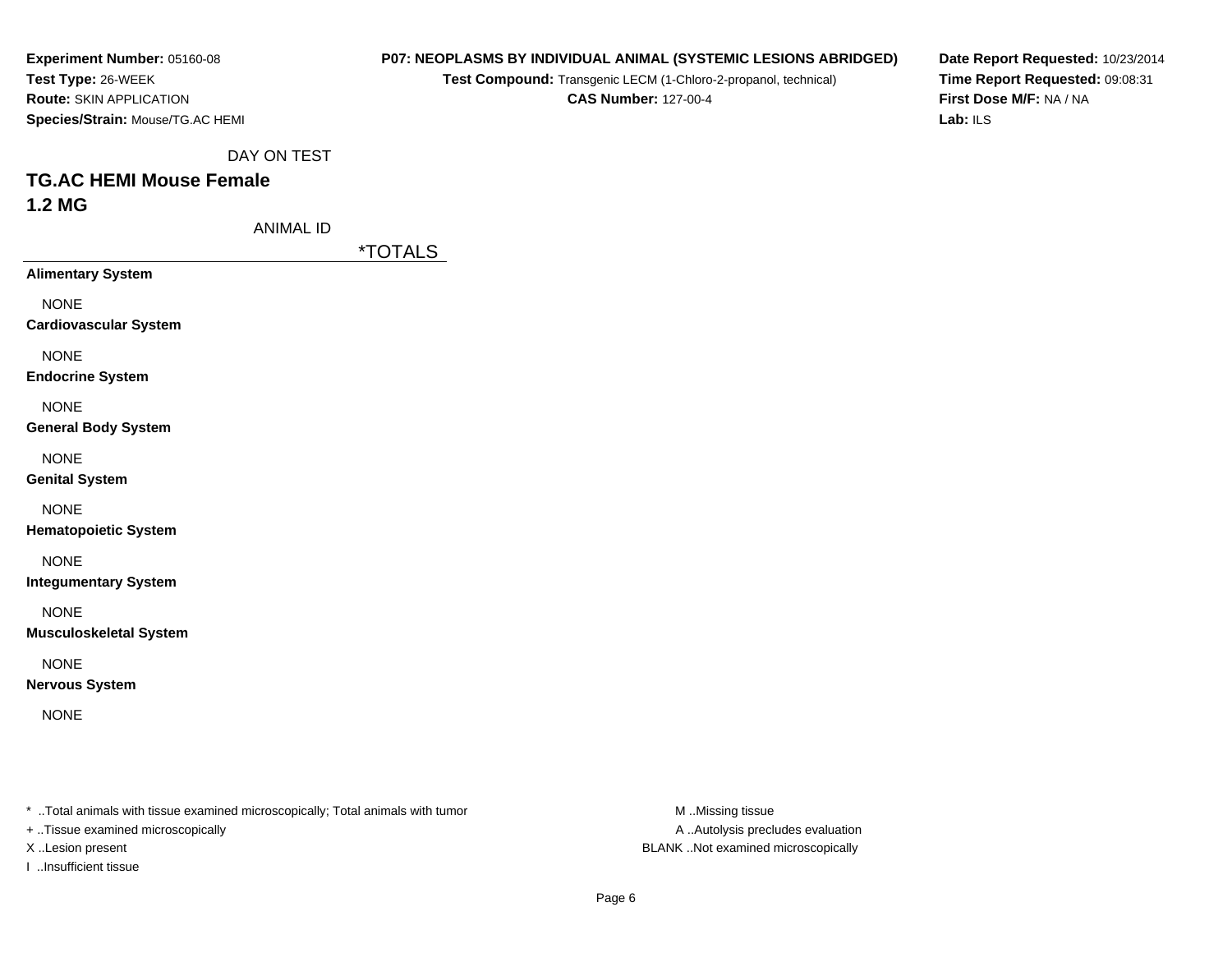| Experiment Number: 05160-08      |
|----------------------------------|
| Test Type: 26-WEEK               |
| <b>Route: SKIN APPLICATION</b>   |
| Species/Strain: Mouse/TG.AC HEMI |

**Test Compound:** Transgenic LECM (1-Chloro-2-propanol, technical)

**CAS Number:** 127-00-4

**Date Report Requested:** 10/23/2014**Time Report Requested:** 09:08:31**First Dose M/F:** NA / NA**Lab:** ILS

DAY ON TEST

## **TG.AC HEMI Mouse Female1.2 MG**

ANIMAL ID

\*TOTALS

**Respiratory System**

NONE

**Special Senses System**

NONE

**Urinary System**

NONE

### **SYSTEMIC LESIONS**

Multiple Organ

 $\mathbf n$  0

\* ..Total animals with tissue examined microscopically; Total animals with tumor **M** ...Missing tissue M ...Missing tissue

+ ..Tissue examined microscopically

I ..Insufficient tissue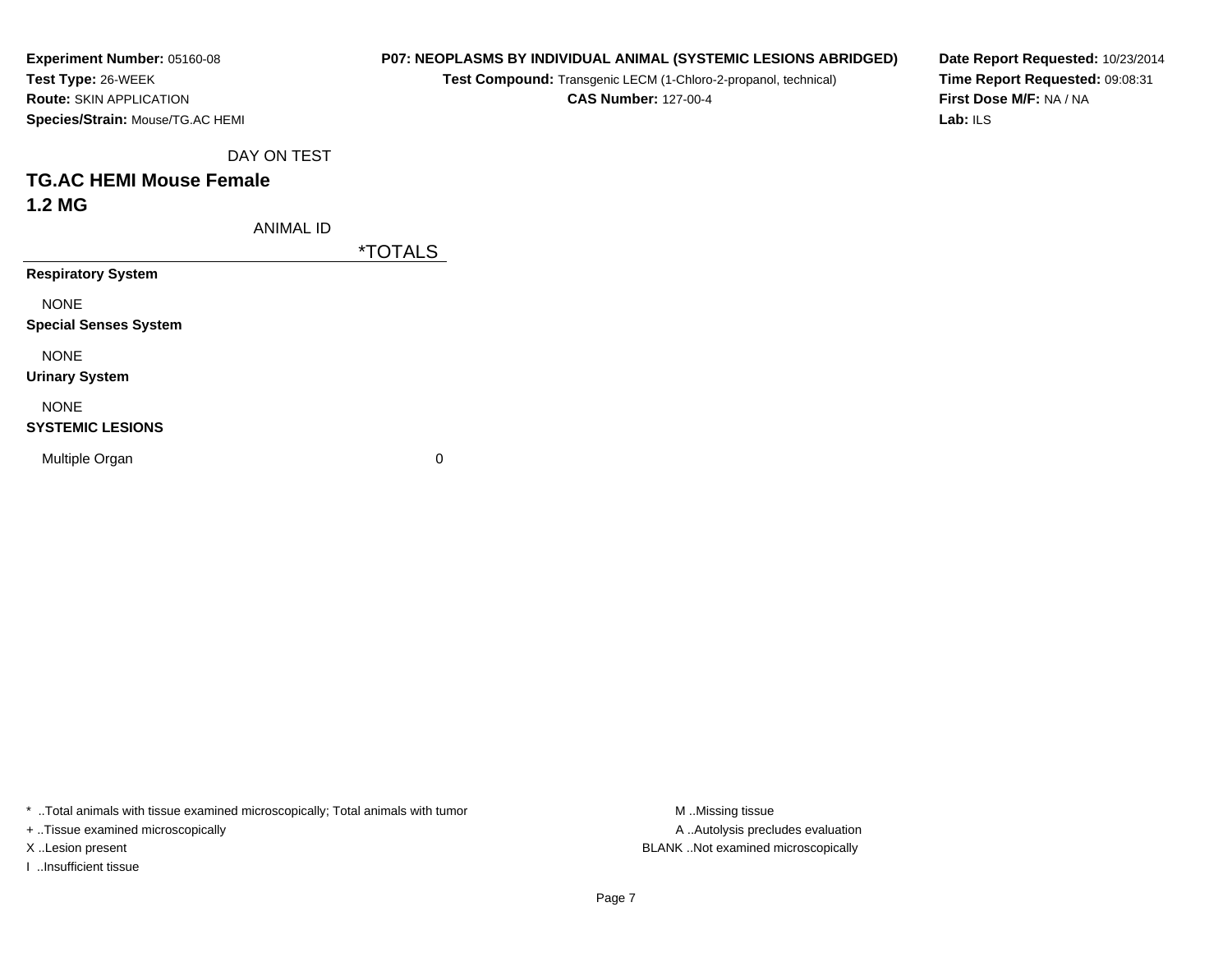| Experiment Number: 05160-08      |
|----------------------------------|
| Test Type: 26-WEEK               |
| <b>Route: SKIN APPLICATION</b>   |
| Species/Strain: Mouse/TG.AC HEMI |

**Test Compound:** Transgenic LECM (1-Chloro-2-propanol, technical)

**CAS Number:** 127-00-4

**Date Report Requested:** 10/23/2014**Time Report Requested:** 09:08:31**First Dose M/F:** NA / NA**Lab:** ILS

DAY ON TEST

# **TG.AC HEMI Mouse Female6.0 MG**

ANIMAL ID

\*TOTALS

**Alimentary System**

NONE

**Cardiovascular System**

NONE

**Endocrine System**

NONE

**General Body System**

NONE

**Genital System**

NONE

**Hematopoietic System**

NONE

**Integumentary System**

NONE

**Musculoskeletal System**

NONE

**Nervous System**

NONE

\* ..Total animals with tissue examined microscopically; Total animals with tumor **M** ..Missing tissue M ..Missing tissue

+ ..Tissue examined microscopically

I ..Insufficient tissue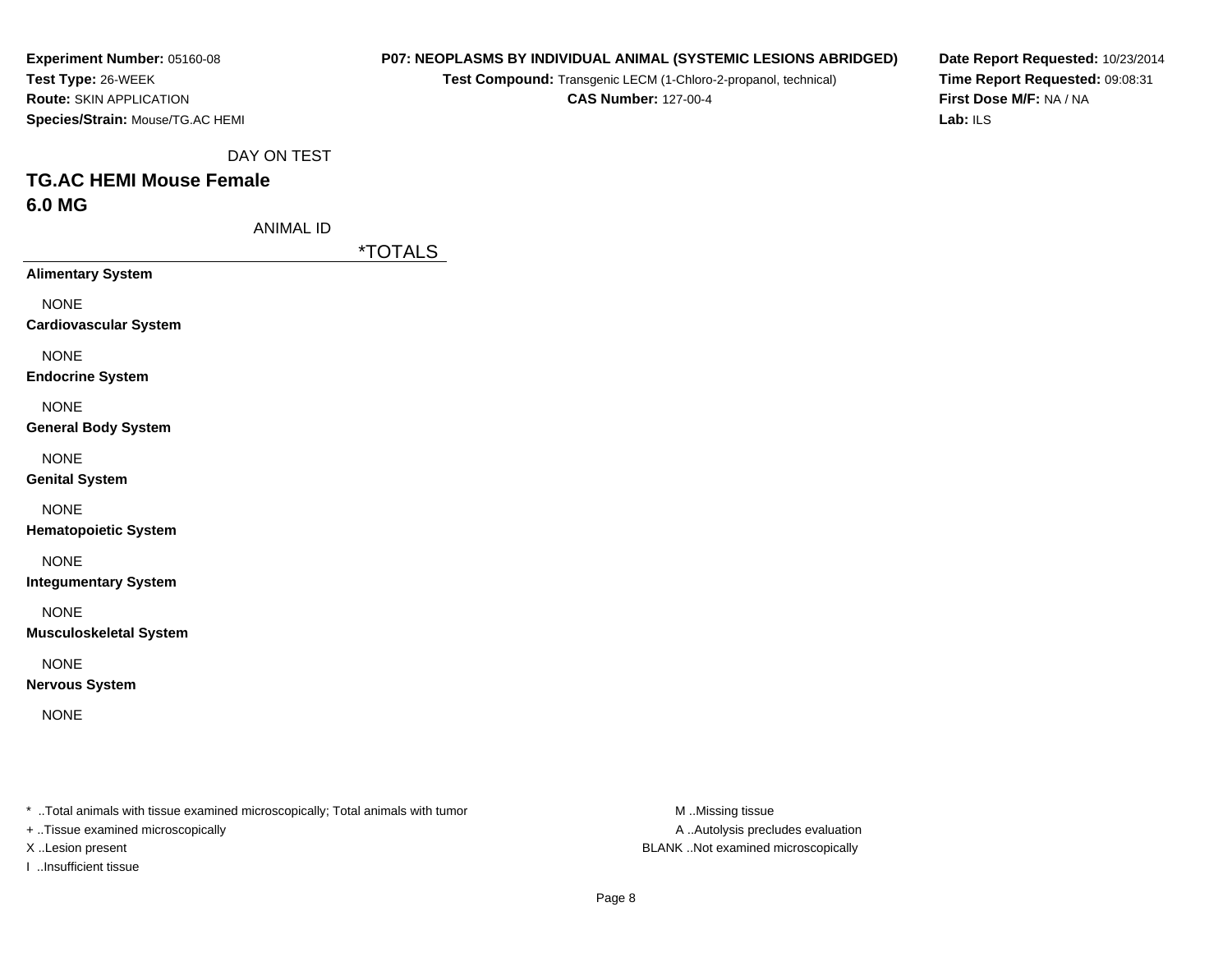| <b>Experiment Number: 05160-08</b>      |
|-----------------------------------------|
| Test Type: 26-WEEK                      |
| <b>Route: SKIN APPLICATION</b>          |
| <b>Species/Strain: Mouse/TG.AC HEMI</b> |

**Test Compound:** Transgenic LECM (1-Chloro-2-propanol, technical)

**CAS Number:** 127-00-4

**Date Report Requested:** 10/23/2014**Time Report Requested:** 09:08:31**First Dose M/F:** NA / NA**Lab:** ILS

DAY ON TEST

## **TG.AC HEMI Mouse Female6.0 MG**

ANIMAL ID

\*TOTALS

**Respiratory System**

NONE

**Special Senses System**

NONE

**Urinary System**

NONE

### **SYSTEMIC LESIONS**

Multiple Organ

 $\mathbf n$  0

\* ..Total animals with tissue examined microscopically; Total animals with tumor **M** ...Missing tissue M ...Missing tissue

+ ..Tissue examined microscopically

I ..Insufficient tissue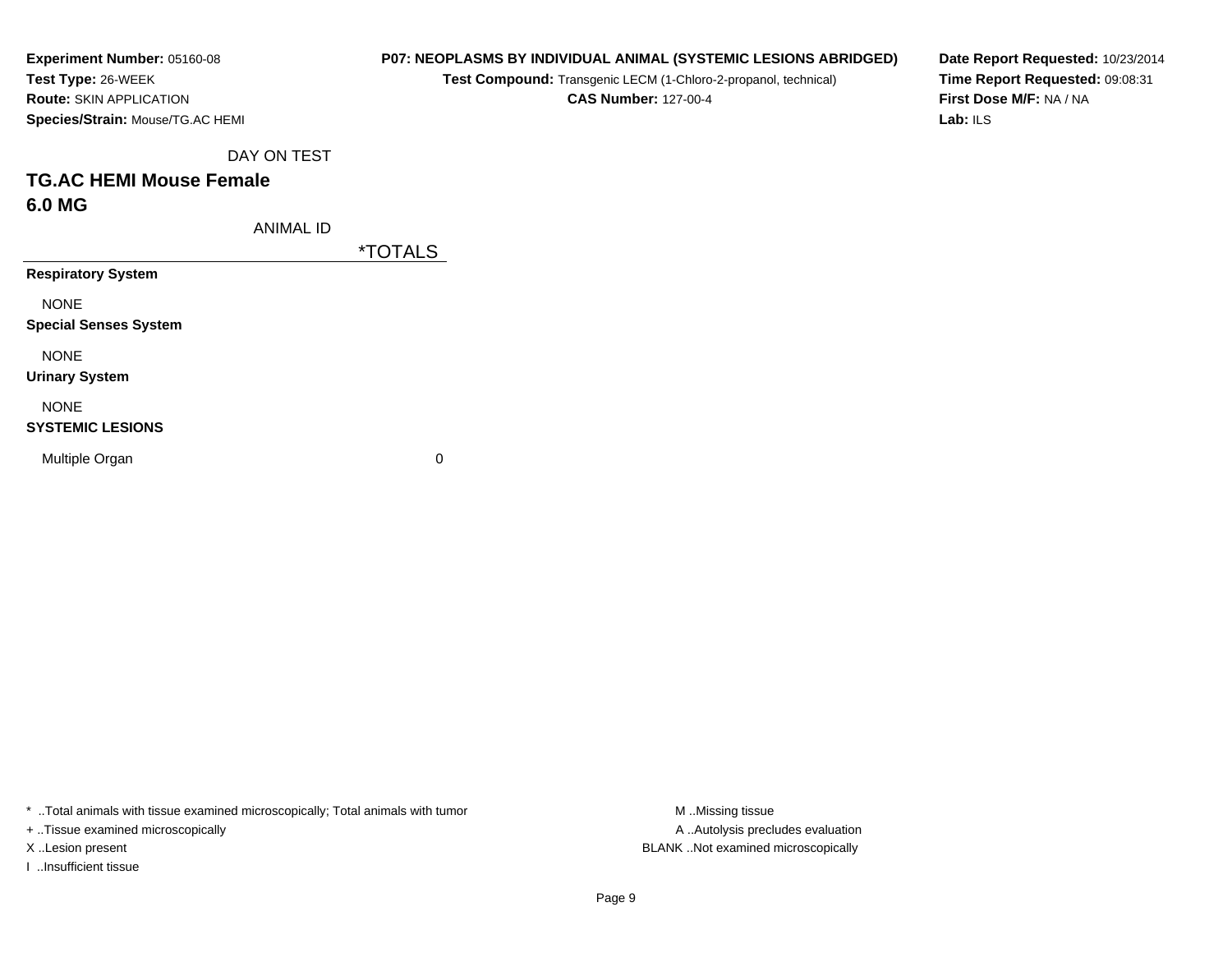**Test Compound:** Transgenic LECM (1-Chloro-2-propanol, technical)

### **CAS Number:** 127-00-4

**Date Report Requested:** 10/23/2014**Time Report Requested:** 09:08:31**First Dose M/F:** NA / NA**Lab:** ILS

 **Route:** SKIN APPLICATION**Species/Strain:** Mouse/TG.AC HEMI

**Experiment Number:** 05160-08

**Test Type:** 26-WEEK

| <b>TG.AC HEMI Mouse Female</b><br><b>12.0 MG</b>                                                                                                                                                                 | DAY ON TEST<br><b>ANIMAL ID</b> | $\boldsymbol{\theta}$<br>1<br>8<br>6<br>$\pmb{0}$<br>$\mathbf 0$<br>$\overline{c}$<br>$\mathbf{1}$<br>8 | 0<br>$\boldsymbol{l}$<br>8<br>6<br>$\mathsf 0$<br>$\mathbf 0$<br>$\overline{c}$<br>$\mathbf{1}$<br>9 | $\boldsymbol{\theta}$<br>$\boldsymbol{I}$<br>$\mathfrak{z}$<br>$\pmb{8}$<br>$\overline{0}$<br>$\mathbf 0$<br>$\overline{c}$<br>$\overline{2}$<br>$\Omega$ | 0<br>$\boldsymbol{l}$<br>$\pmb{8}$<br>6<br>$\mathbf 0$<br>$\begin{array}{c} 0 \\ 2 \\ 2 \end{array}$ | 0<br>$\boldsymbol{l}$<br>$\pmb{8}$<br>6<br>$\overline{0}$<br>$\pmb{0}$<br>$\boldsymbol{2}$<br>$\frac{2}{2}$ | 0<br>$\boldsymbol{l}$<br>$\boldsymbol{\beta}$<br>8<br>$\mathbf 0$<br>0<br>$\overline{c}$<br>$\overline{c}$<br>3 | 0<br>$\boldsymbol{l}$<br>8<br>6<br>$\mathbf 0$<br>$\mathbf 0$<br>$\overline{c}$<br>$\boldsymbol{2}$<br>4 | 0<br>$\boldsymbol{l}$<br>8<br>6<br>$\pmb{0}$<br>$\mathbf 0$<br>$\begin{array}{c} 2 \\ 2 \\ 5 \end{array}$ | 0<br>$\boldsymbol{l}$<br>8<br>6<br>$\mathbf 0$<br>$\mathbf 0$<br>$\boldsymbol{2}$<br>$\boldsymbol{2}$<br>6 | 0<br>1<br>8<br>6<br>0<br>0<br>$\overline{c}$<br>$\overline{c}$<br>$\overline{7}$ | $\boldsymbol{\theta}$<br>$\boldsymbol{l}$<br>$\boldsymbol{2}$<br>6<br>$\mathbf 0$<br>0<br>$\overline{a}$<br>$\sqrt{5}$<br>8 | 0<br>$\boldsymbol{l}$<br>$\boldsymbol{\mathfrak{z}}$<br>8<br>0<br>0<br>$\frac{2}{5}$<br>9 | 0<br>$\boldsymbol{l}$<br>8<br>6<br>$\mathbf 0$<br>$\mathbf 0$<br>$\boldsymbol{2}$<br>6<br>0 | 0<br>$\boldsymbol{l}$<br>8<br>6<br>$\mathsf 0$<br>0<br>$\overline{c}$<br>6 | 0<br>$\boldsymbol{l}$<br>8<br>6<br>$\pmb{0}$<br>0<br>$\overline{\mathbf{c}}$<br>6<br>2 | 0<br>$\boldsymbol{l}$<br>8<br>6<br>$\pmb{0}$<br>0<br>3<br>$\overline{\mathbf{c}}$<br>3 | $\boldsymbol{\theta}$<br>$\boldsymbol{l}$<br>8<br>6<br>$\mathbf 0$<br>$\mathbf 0$<br>3<br>$\boldsymbol{2}$<br>4 | 0<br>1<br>8<br>6<br>0<br>0<br>3<br>$rac{2}{5}$ | $\boldsymbol{\theta}$<br>$\boldsymbol{l}$<br>8<br>6<br>$\pmb{0}$<br>0<br>$\ensuremath{\mathsf{3}}$<br>$\frac{2}{6}$ | 0<br>1<br>8<br>6<br>0<br>0<br>$\ensuremath{\mathsf{3}}$<br>$\frac{2}{7}$ | <i><b>*TOTALS</b></i>                                                      |
|------------------------------------------------------------------------------------------------------------------------------------------------------------------------------------------------------------------|---------------------------------|---------------------------------------------------------------------------------------------------------|------------------------------------------------------------------------------------------------------|-----------------------------------------------------------------------------------------------------------------------------------------------------------|------------------------------------------------------------------------------------------------------|-------------------------------------------------------------------------------------------------------------|-----------------------------------------------------------------------------------------------------------------|----------------------------------------------------------------------------------------------------------|-----------------------------------------------------------------------------------------------------------|------------------------------------------------------------------------------------------------------------|----------------------------------------------------------------------------------|-----------------------------------------------------------------------------------------------------------------------------|-------------------------------------------------------------------------------------------|---------------------------------------------------------------------------------------------|----------------------------------------------------------------------------|----------------------------------------------------------------------------------------|----------------------------------------------------------------------------------------|-----------------------------------------------------------------------------------------------------------------|------------------------------------------------|---------------------------------------------------------------------------------------------------------------------|--------------------------------------------------------------------------|----------------------------------------------------------------------------|
| <b>Alimentary System</b>                                                                                                                                                                                         |                                 |                                                                                                         |                                                                                                      |                                                                                                                                                           |                                                                                                      |                                                                                                             |                                                                                                                 |                                                                                                          |                                                                                                           |                                                                                                            |                                                                                  |                                                                                                                             |                                                                                           |                                                                                             |                                                                            |                                                                                        |                                                                                        |                                                                                                                 |                                                |                                                                                                                     |                                                                          |                                                                            |
| Liver<br>Salivary Glands<br>Stomach, Forestomach<br>Squamous Cell Papilloma<br>Stomach, Glandular<br>Tongue<br>Squamous Cell Papilloma<br><b>Cardiovascular System</b><br><b>NONE</b><br><b>Endocrine System</b> |                                 | +<br>÷<br>$\pm$                                                                                         | +<br>+<br>$\ddot{}$                                                                                  |                                                                                                                                                           | +<br>+<br>$\ddot{}$<br>X<br>$\ddot{}$                                                                | $\ddot{}$<br>$\ddot{}$<br>$\ddot{}$                                                                         |                                                                                                                 | $\pm$<br>$\ddot{}$<br>$\ddot{}$                                                                          | $\ddot{}$<br>Χ<br>$\ddot{}$                                                                               | $\pm$<br>$\ddot{}$                                                                                         | $\ddot{}$<br>$\ddot{}$                                                           |                                                                                                                             |                                                                                           |                                                                                             |                                                                            | $\ddot{}$<br>X                                                                         |                                                                                        | ÷                                                                                                               | ÷<br>X<br>$+$                                  | ÷<br>$\ddot{}$<br>$\ddot{}$<br>X                                                                                    | +<br>$\ddot{}$<br>X<br>$\ddot{}$                                         | 16<br>16<br>16<br>$\overline{4}$<br>16<br>$\overline{c}$<br>$\overline{c}$ |
| <b>Adrenal Cortex</b><br>Adrenal Medulla<br><b>Pituitary Gland</b><br><b>Thyroid Gland</b><br><b>General Body System</b><br><b>NONE</b><br><b>Genital System</b><br>Ovary<br><b>Uterus</b>                       |                                 | +<br>$\ddot{}$                                                                                          | +<br>$\ddot{}$<br>$\ddot{}$                                                                          |                                                                                                                                                           | +<br>$\ddot{}$<br>$\pm$<br>$+$                                                                       | ÷<br>$\ddot{}$<br>$\ddot{}$<br>$\ddot{}$                                                                    |                                                                                                                 | ٠<br>$\ddot{}$<br>$\pm$<br>$+$                                                                           | $\pm$                                                                                                     | +<br>$\ddot{}$<br>$\ddot{}$                                                                                | +<br>$\pm$<br>٠<br>$\ddot{}$                                                     |                                                                                                                             |                                                                                           |                                                                                             |                                                                            |                                                                                        |                                                                                        |                                                                                                                 |                                                | $\ddot{}$                                                                                                           | +<br>÷<br>÷<br>÷                                                         | 16<br>16<br>16<br>16<br>1<br>$\mathbf{1}$                                  |

\* ..Total animals with tissue examined microscopically; Total animals with tumor **M** . Missing tissue M ..Missing tissue

+ ..Tissue examined microscopically

I ..Insufficient tissue

A ..Autolysis precludes evaluation

X ..Lesion present BLANK ..Not examined microscopically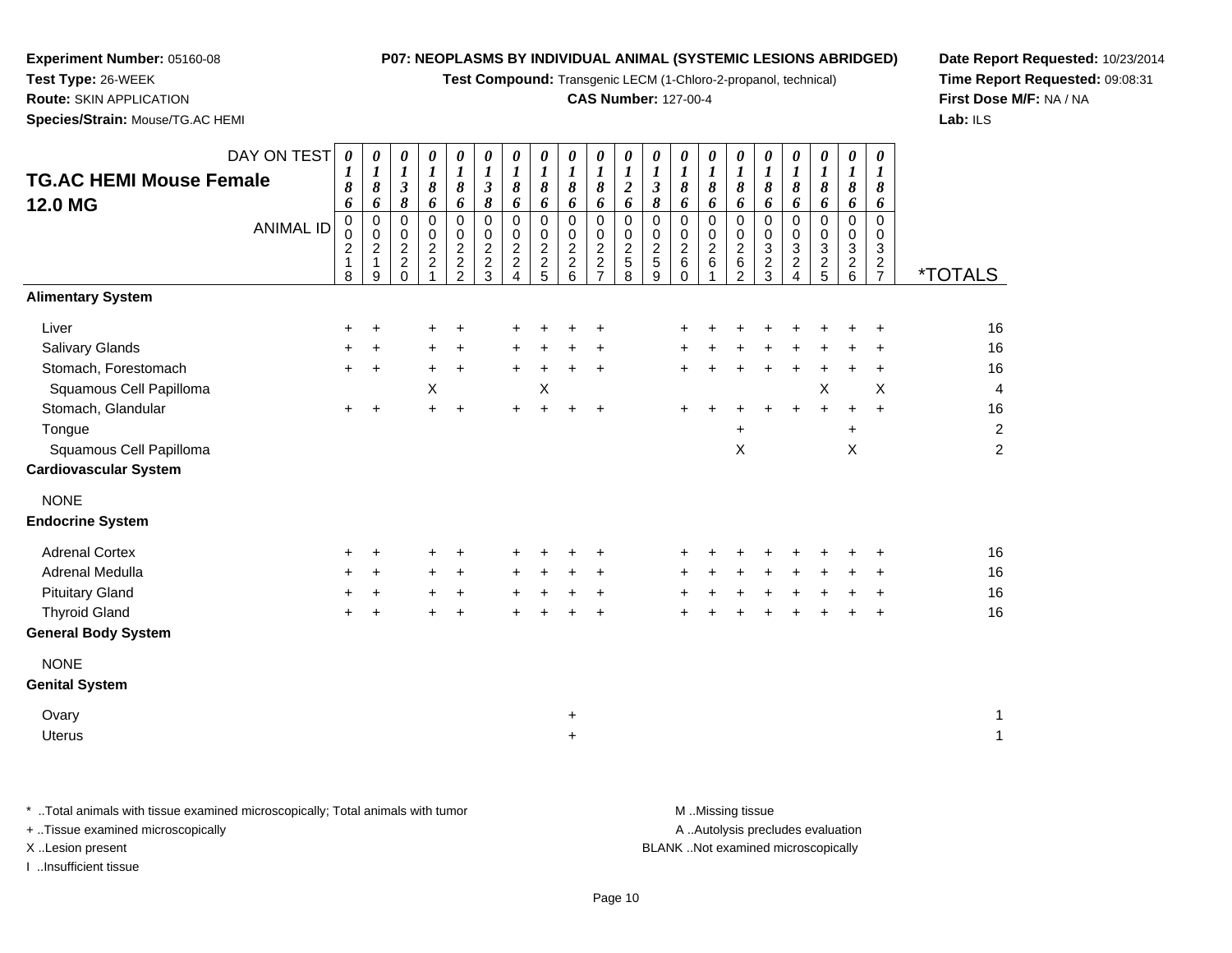**Test Compound:** Transgenic LECM (1-Chloro-2-propanol, technical)

### **CAS Number:** 127-00-4

**Date Report Requested:** 10/23/2014**Time Report Requested:** 09:08:31**First Dose M/F:** NA / NA**Lab:** ILS

**Test Type:** 26-WEEK**Route:** SKIN APPLICATION

**Experiment Number:** 05160-08

**Species/Strain:** Mouse/TG.AC HEMI

| <b>TG.AC HEMI Mouse Female</b><br>12.0 MG                                                                                                        | DAY ON TEST<br><b>ANIMAL ID</b> | $\boldsymbol{\theta}$<br>1<br>8<br>6<br>0<br>0<br>2<br>1<br>8 | 0<br>$\boldsymbol{l}$<br>8<br>6<br>0<br>0<br>$\overline{c}$<br>1<br>9 | 0<br>$\boldsymbol{l}$<br>$\boldsymbol{\beta}$<br>8<br>0<br>$\mathbf 0$<br>$\overline{a}$<br>$\overline{c}$<br>$\Omega$ | 0<br>$\boldsymbol{I}$<br>$\boldsymbol{\delta}$<br>6<br>$\pmb{0}$<br>$\pmb{0}$<br>$\overline{2}$<br>$\boldsymbol{2}$<br>$\overline{A}$ | 0<br>$\frac{1}{8}$<br>6<br>$\,0\,$<br>$\frac{0}{2}$<br>2 | 0<br>$\boldsymbol{l}$<br>$\boldsymbol{\beta}$<br>8<br>$\mathbf 0$<br>0<br>$\mathbf 2$<br>$\overline{c}$<br>3 | 0<br>$\boldsymbol{l}$<br>8<br>6<br>$\mathbf 0$<br>0<br>$\boldsymbol{2}$<br>$\boldsymbol{2}$<br>$\overline{A}$ | 0<br>$\boldsymbol{l}$<br>8<br>6<br>$\mathbf 0$<br>0<br>$\overline{c}$<br>$\boldsymbol{2}$<br>5 | 0<br>8<br>6<br>0<br>0<br>$\overline{c}$<br>$\overline{c}$<br>6 | 0<br>$\boldsymbol{l}$<br>8<br>6<br>$\pmb{0}$<br>0<br>$\overline{2}$<br>$\boldsymbol{2}$<br>$\overline{7}$ | 0<br>1<br>$\boldsymbol{2}$<br>6<br>$\mathbf 0$<br>0<br>$\overline{c}$<br>$\sqrt{5}$<br>8 | 0<br>$\boldsymbol{l}$<br>$\mathfrak{z}$<br>8<br>0<br>$\mathbf 0$<br>$\overline{c}$<br>5<br>9 | 0<br>$\boldsymbol{l}$<br>8<br>6<br>0<br>$\pmb{0}$<br>$\overline{2}$<br>6<br>$\Omega$ | 0<br>$\boldsymbol{l}$<br>8<br>6<br>$\mathbf 0$<br>$\pmb{0}$<br>$\overline{c}$<br>6 | 0<br>1<br>8<br>6<br>$\mathbf 0$<br>0<br>$\overline{c}$<br>6<br>$\overline{2}$ | 0<br>$\boldsymbol{l}$<br>8<br>6<br>$\mathbf 0$<br>0<br>3<br>$\overline{c}$<br>3 | 0<br>$\boldsymbol{l}$<br>8<br>6<br>0<br>0<br>3<br>$\boldsymbol{2}$<br>4 | 0<br>1<br>8<br>6<br>0<br>0<br>3<br>$\frac{2}{5}$ | 0<br>$\boldsymbol{l}$<br>8<br>6<br>0<br>0<br>$\sqrt{3}$<br>$\boldsymbol{2}$<br>$6\phantom{1}$ | 0<br>$\boldsymbol{l}$<br>8<br>6<br>$\mathbf 0$<br>0<br>3<br>$\overline{c}$<br>$\overline{7}$ | <i><b>*TOTALS</b></i>         |
|--------------------------------------------------------------------------------------------------------------------------------------------------|---------------------------------|---------------------------------------------------------------|-----------------------------------------------------------------------|------------------------------------------------------------------------------------------------------------------------|---------------------------------------------------------------------------------------------------------------------------------------|----------------------------------------------------------|--------------------------------------------------------------------------------------------------------------|---------------------------------------------------------------------------------------------------------------|------------------------------------------------------------------------------------------------|----------------------------------------------------------------|-----------------------------------------------------------------------------------------------------------|------------------------------------------------------------------------------------------|----------------------------------------------------------------------------------------------|--------------------------------------------------------------------------------------|------------------------------------------------------------------------------------|-------------------------------------------------------------------------------|---------------------------------------------------------------------------------|-------------------------------------------------------------------------|--------------------------------------------------|-----------------------------------------------------------------------------------------------|----------------------------------------------------------------------------------------------|-------------------------------|
| <b>Hematopoietic System</b>                                                                                                                      |                                 |                                                               |                                                                       |                                                                                                                        |                                                                                                                                       |                                                          |                                                                                                              |                                                                                                               |                                                                                                |                                                                |                                                                                                           |                                                                                          |                                                                                              |                                                                                      |                                                                                    |                                                                               |                                                                                 |                                                                         |                                                  |                                                                                               |                                                                                              |                               |
| Lymph Node, Mandibular<br>Spleen<br>Thymus                                                                                                       |                                 | ÷<br>+<br>÷                                                   | $\ddot{}$                                                             |                                                                                                                        | +<br>$\ddot{}$                                                                                                                        | $\ddot{}$<br>+<br>$\ddot{}$                              |                                                                                                              |                                                                                                               |                                                                                                |                                                                |                                                                                                           |                                                                                          |                                                                                              | м                                                                                    |                                                                                    |                                                                               |                                                                                 |                                                                         |                                                  |                                                                                               |                                                                                              | 15<br>16<br>16                |
| <b>Integumentary System</b><br>Mammary Gland<br>Skin<br>SOA, Squamous Cell Papilloma<br>Squamous Cell Papilloma<br><b>Musculoskeletal System</b> |                                 | $\pm$<br>$\ddot{}$                                            | $\ddot{}$                                                             |                                                                                                                        | +<br>$\ddot{}$<br>X                                                                                                                   | ÷<br>+                                                   |                                                                                                              | $\ddot{}$                                                                                                     | X                                                                                              |                                                                | +<br>X                                                                                                    |                                                                                          |                                                                                              |                                                                                      |                                                                                    |                                                                               | X                                                                               |                                                                         |                                                  |                                                                                               |                                                                                              | 16<br>16<br>$\mathbf{3}$<br>1 |
| <b>NONE</b><br><b>Nervous System</b><br><b>NONE</b><br><b>Respiratory System</b>                                                                 |                                 |                                                               |                                                                       |                                                                                                                        |                                                                                                                                       |                                                          |                                                                                                              |                                                                                                               |                                                                                                |                                                                |                                                                                                           |                                                                                          |                                                                                              |                                                                                      |                                                                                    |                                                                               |                                                                                 |                                                                         |                                                  |                                                                                               |                                                                                              |                               |
| Lung<br>Alveolar/Bronchiolar Adenoma<br><b>Special Senses System</b><br><b>NONE</b>                                                              |                                 | ÷                                                             |                                                                       |                                                                                                                        |                                                                                                                                       |                                                          |                                                                                                              |                                                                                                               |                                                                                                |                                                                |                                                                                                           |                                                                                          |                                                                                              |                                                                                      |                                                                                    |                                                                               |                                                                                 | Χ                                                                       |                                                  |                                                                                               | +                                                                                            | 16<br>1                       |

**Urinary System**

\* ..Total animals with tissue examined microscopically; Total animals with tumor **M** . Missing tissue M ..Missing tissue

+ ..Tissue examined microscopically

I ..Insufficient tissue

A ..Autolysis precludes evaluation

X ..Lesion present BLANK ..Not examined microscopically